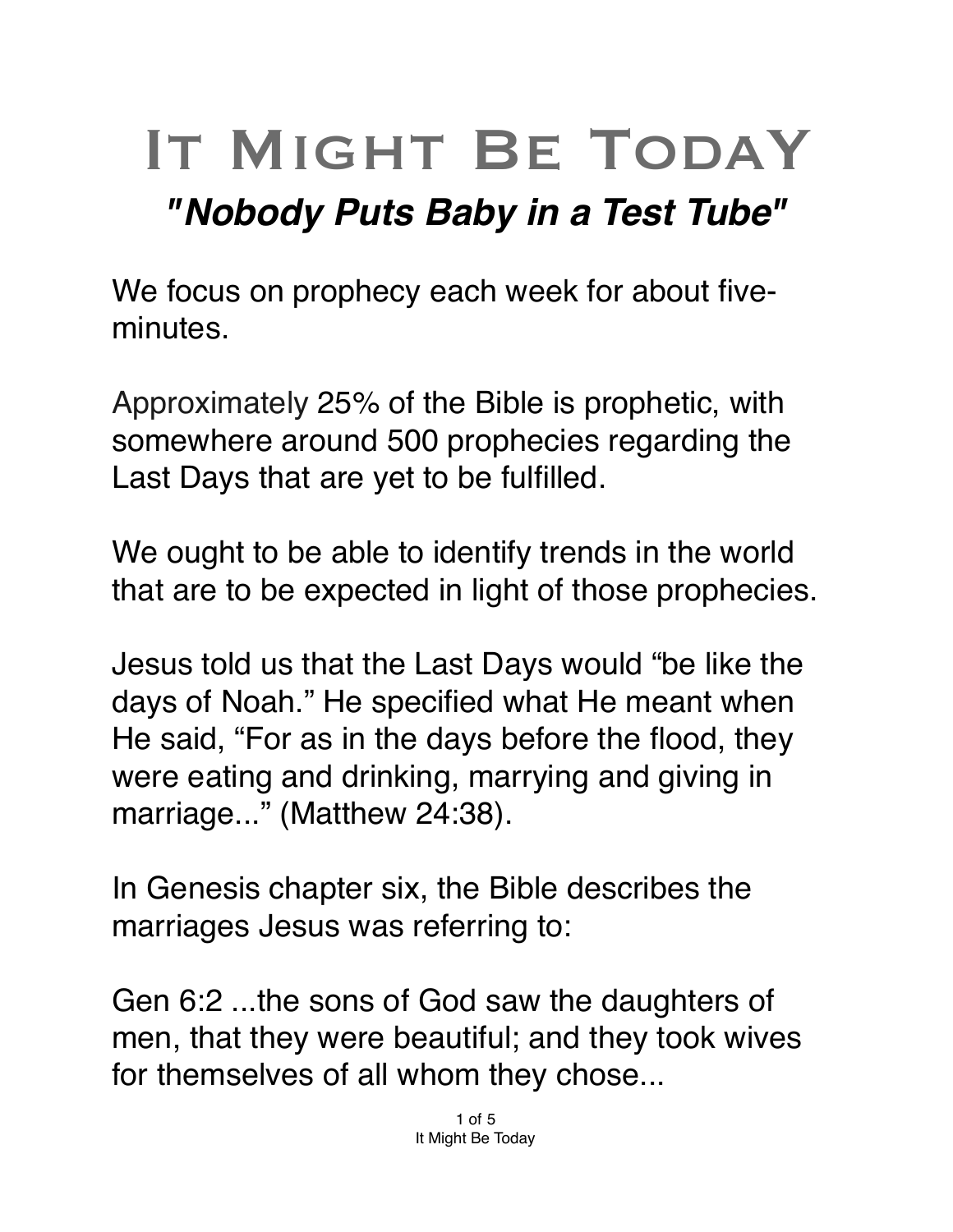Gen 6:4 There were giants on the earth in those days, and also afterward, when the sons of God came in to the daughters of men and they bore children to them. Those were the mighty men who were of old, men of renown.

The "sons of God" were fallen angels, and they were marrying and mating with human women. Their offspring were called Nephilim. They are described, both in the Bible and in other literature of the time, as a race of cannibalistic giants.

They weren't just slightly taller men. They were agile warriors - described in other Bible passages as up to  $15'$  tall.

The fallen angels in Noah's day were corrupting the human race by manipulating DNA.

I know; it sounds weird; not too many Bible teachers will talk about it. But it's right there, in God's Word. You'd expect a trend towards messing with human DNA. *That is exactly what we are doing.* 

NPR posted an article titled, *New U.S. Experiments Aim To Create Gene-Edited Human Embryos.*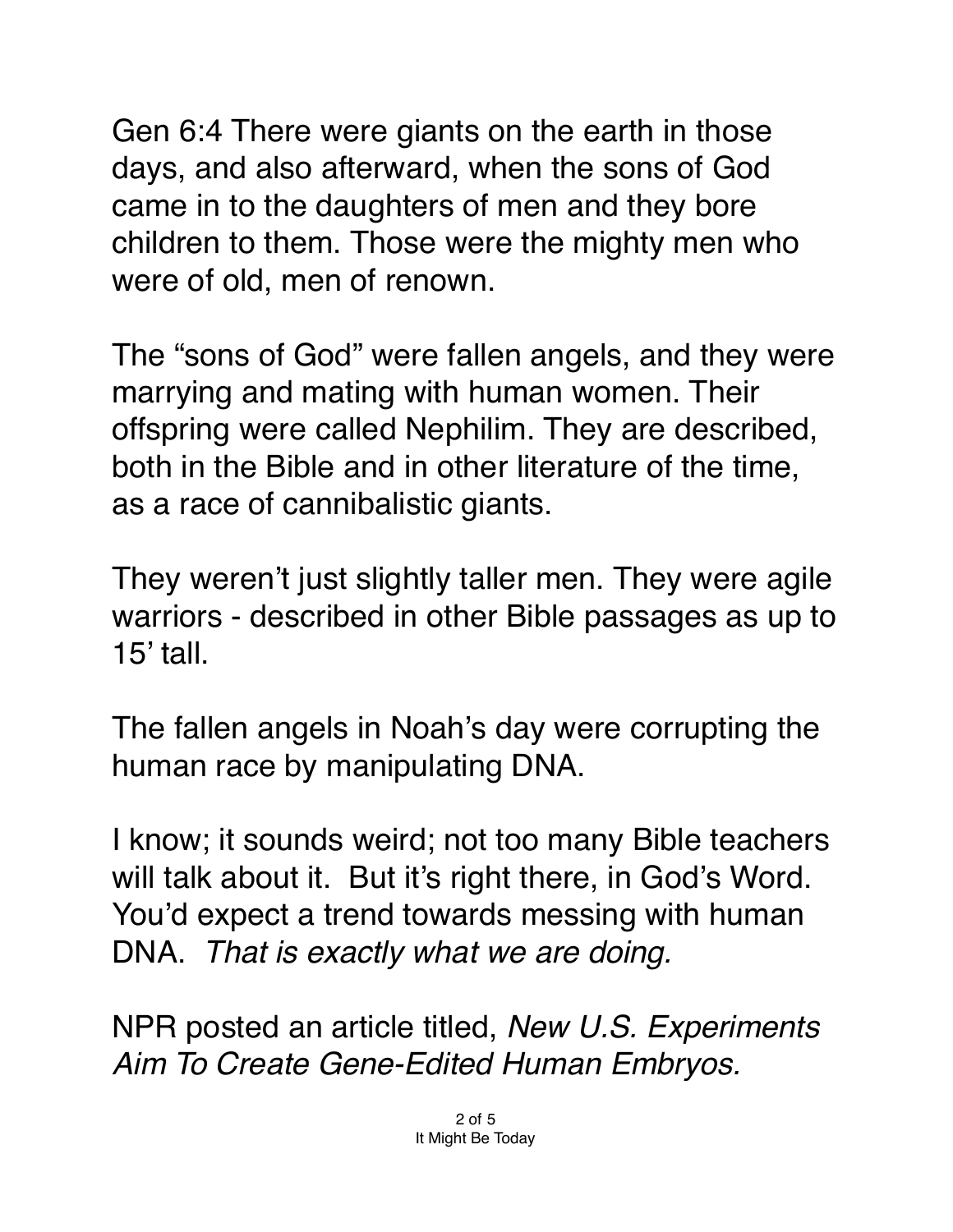## Excerpts:

A scientist in New York is conducting experiments designed to modify DNA in human embryos as a step toward someday preventing inherited diseases.

For now, the work is confined to a laboratory. But the research, if successful, would mark another step toward turning CRISPR, a powerful form of gene editing, into a tool for medical treatment.

[Dieter Egli](http://cumc.p.cumcweb.org/mdphd/profile/degli), a developmental biologist at Columbia University, says he is conducting his experiments "for research purposes." He wants to determine whether [CRISPR](https://www.npr.org/tags/419142387/crispr) can safely repair mutations in human embryos to prevent genetic diseases from being passed down for generations.

So far, Egli has stopped any modified embryos from developing beyond one day so he can study them.

"Right now we are not trying to make babies. None of these cells will go into the womb of a person," he says.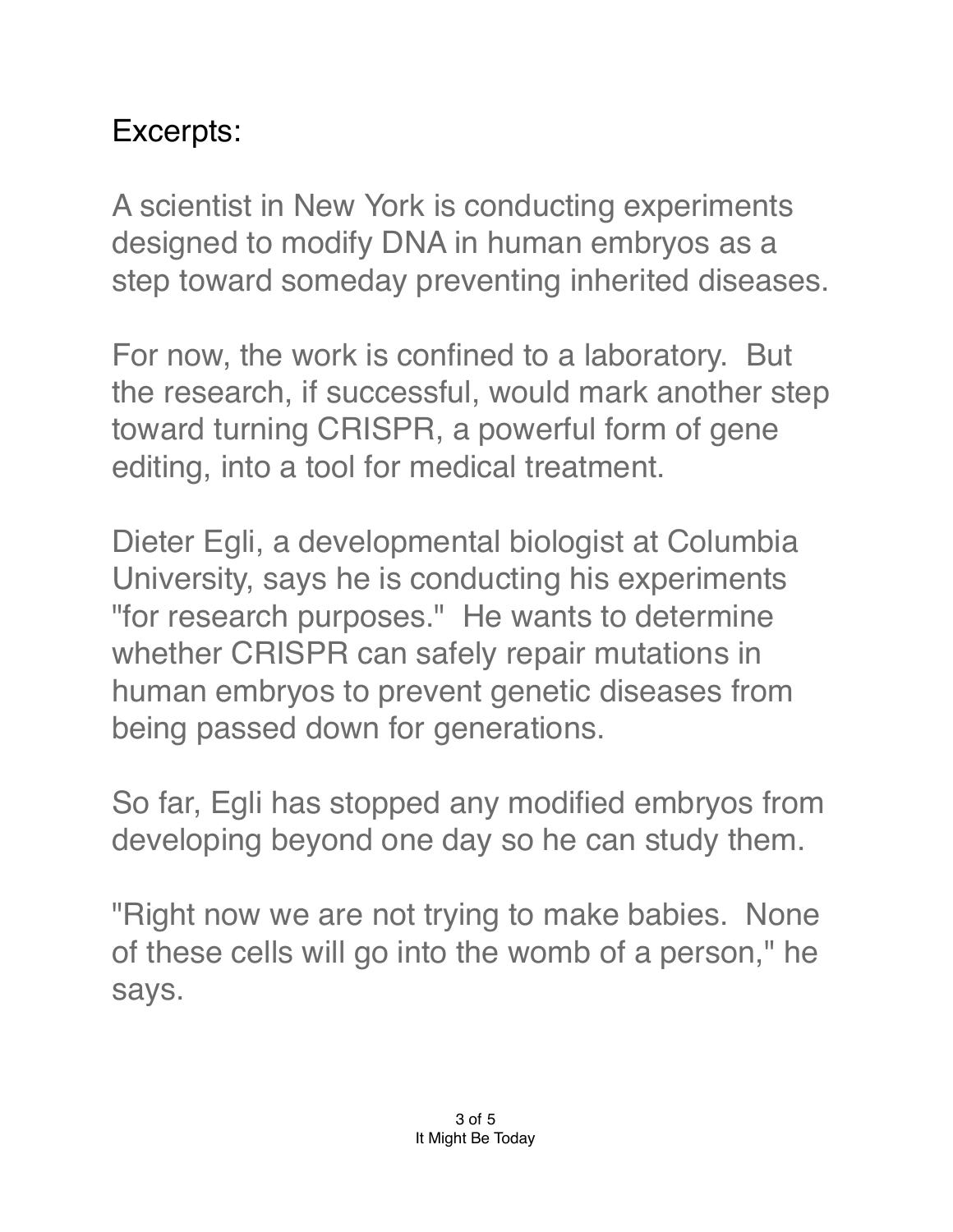#### **But if the approach is successful, Egli would likely allow edited embryos to develop further to continue his research.**

https://www.npr.org/sections/health-shots/2019/02/01/689623550/new-u-s-experimentsaim-to-create-gene-edited-human-embryos

The Associated Press posted an article titled, *Tests suggest scientists achieved 1st 'in body' gene editing.* They claim, "It's a scientific milestone toward one day doctoring DNA to treat many diseases caused by faulty genes."

https://apnews.com/d728f86d70d94ce68dd4fedffe58d03f

### *We are trending towards the days of Noah.*

As believers, we expect that Jesus could return at any moment.

Jesus promised He'd return to rapture His church which entails the resurrection of the dead in Christ of the Church Age, then the translation from earth to Heaven of all living believers.

Just as Enoch was removed from the earth in a rapture prior to the global flood, so will we be.